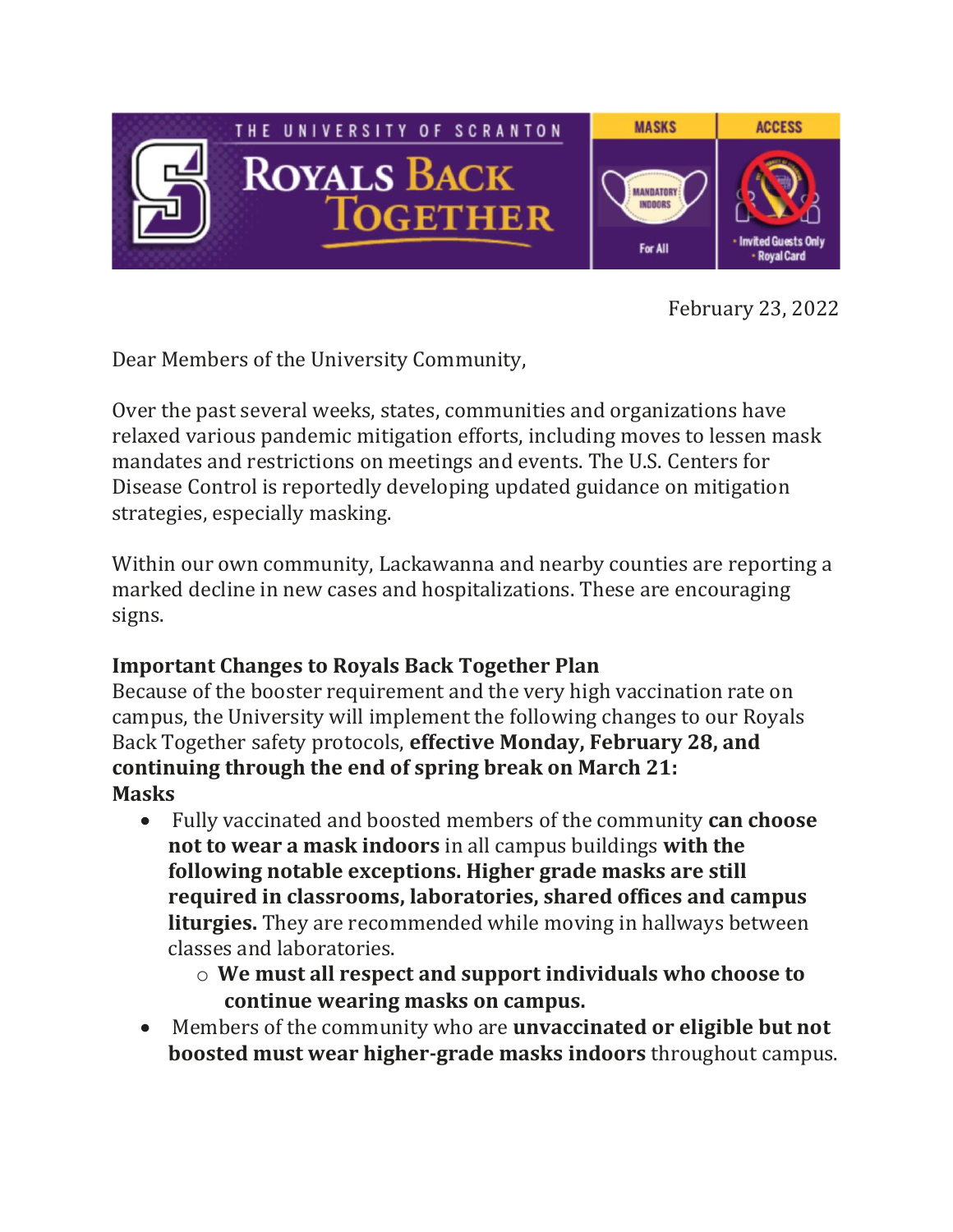- Employees and students have the right to ask all individuals to wear masks in their personal workspaces or residence hall rooms, respectively.
- The campus is only open to members of the University [community](https://www.scranton.edu/royals-safe-together/public-access.shtml) and [invited](https://www.scranton.edu/royals-safe-together/public-access.shtml) guests. **Guests must wear higher-grade masks indoors** throughout campus regardless of vaccination status.

## **Meetings and Events**

- Meetings and events **can include dining options**. Invited guests and members of the community who are unvaccinated or not boosted must wear a mask when not eating or drinking.
- Proof of vaccination is no longer required for visitors to attend athletic events.

## **Reminder: Booster Requirement Deadline is Monday, February 28**

The University's booster requirement deadline is Monday, February 28. Data on the effectiveness of the booster against Omicron variants further supports the importance of the requirement as part of our overall pandemic response. **Students must confirm their booster status** by uploading an updated vaccination card to the [Student](https://nam10.safelinks.protection.outlook.com/?url=https%3A%2F%2Fscranton.medicatconnect.com%2Fdefault.aspx&data=04%7C01%7Ckristin.durkin%40scranton.edu%7C5aed52ebde37484ae21a08d9f6fd67d3%7Ca8edc49a41f14c699768a7f6d7c3b8c3%7C0%7C0%7C637812390529423007%7CUnknown%7CTWFpbGZsb3d8eyJWIjoiMC4wLjAwMDAiLCJQIjoiV2luMzIiLCJBTiI6Ik1haWwiLCJXVCI6Mn0%3D%7C3000&sdata=d1XeQf80JUsV305HOHSw3wIhsC6%2Bc6XVYUmaZvFEoms%3D&reserved=0) Health Portal. **Employees must update their attestation statement** currently on file with Human Resources through the following link: [scranton.edu/vaccine.](https://nam10.safelinks.protection.outlook.com/?url=http%3A%2F%2Fscranton.edu%2Fvaccine&data=04%7C01%7Ckristin.durkin%40scranton.edu%7C5aed52ebde37484ae21a08d9f6fd67d3%7Ca8edc49a41f14c699768a7f6d7c3b8c3%7C0%7C0%7C637812390529423007%7CUnknown%7CTWFpbGZsb3d8eyJWIjoiMC4wLjAwMDAiLCJQIjoiV2luMzIiLCJBTiI6Ik1haWwiLCJXVCI6Mn0%3D%7C3000&sdata=0gHnu%2FetC6TwArf9kCeOQJFCU9AwZVQTvfnQDH2UliM%3D&reserved=0) As previously noted, students and employees can request an exemption using information provided on the [vaccination](https://www.scranton.edu/royals-safe-together/vaccinations.shtml) and booster webpage.

We are pleased to announce the above relaxation of our health and safety standards. We will continue to monitor developments and will adjust our response accordingly. We look forward to being able to relax standards even more.

Sincerely,

Robert W. Davis Jr., Ed.D. Vice President for Student Life

Jeff Gingerich, Ph.D. Provost/Senior Vice President for Academic Affairs

Patricia L. Tetreault